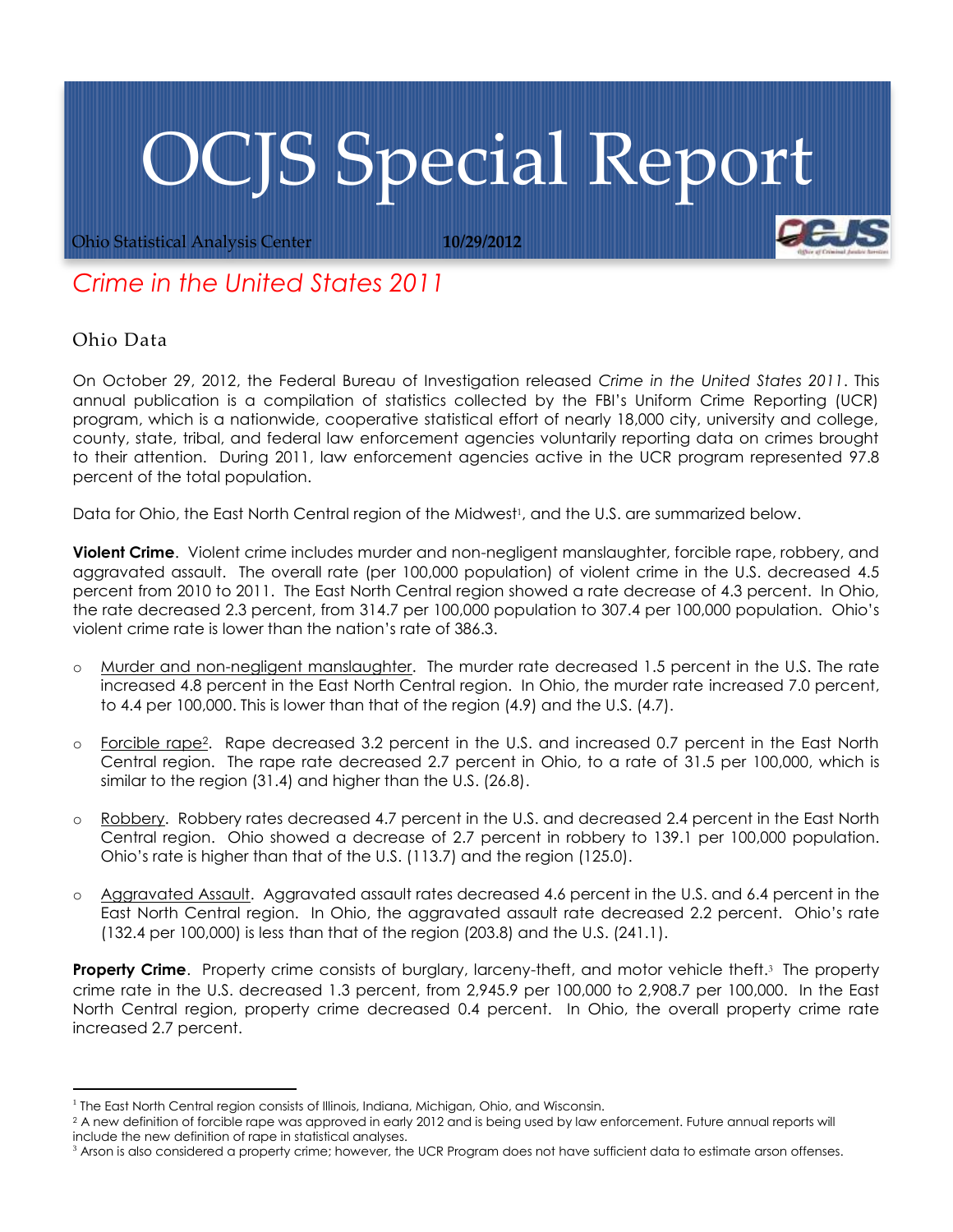- o Burglary. The burglary rate increased a slight 0.2 percent in the U.S. and 1.4 percent in the East North Central region. In Ohio, the burglary rate increased 5.1 percent from 928.5 per 100,000 population to 976.3 per 100,000. This rate is higher than that of the U.S. (702.2) and is the highest in the East North Central region.
- o Larceny-theft. Larceny-theft rates decreased 1.4 percent in the U.S. and decreased 1.0 percent in the East North Central region. In Ohio, the larceny-theft rate increased 1.9 percent. Ohio's rate of 2,195.9 per 100,000 is the highest in the East North Central region and is higher than the U.S. (1,976.9).
- o Motor vehicle theft. Motor vehicle theft decreased 4.0 percent in the U.S. and 0.9 percent in the East North Central region. In Ohio, the rate decreased 0.4 percent to 182.5 per 100,000—a rate lower than that of the East North Central region (211.5) and the U.S. (229.6). The rate of motor vehicle theft in Ohio has decreased 51 percent since 2002.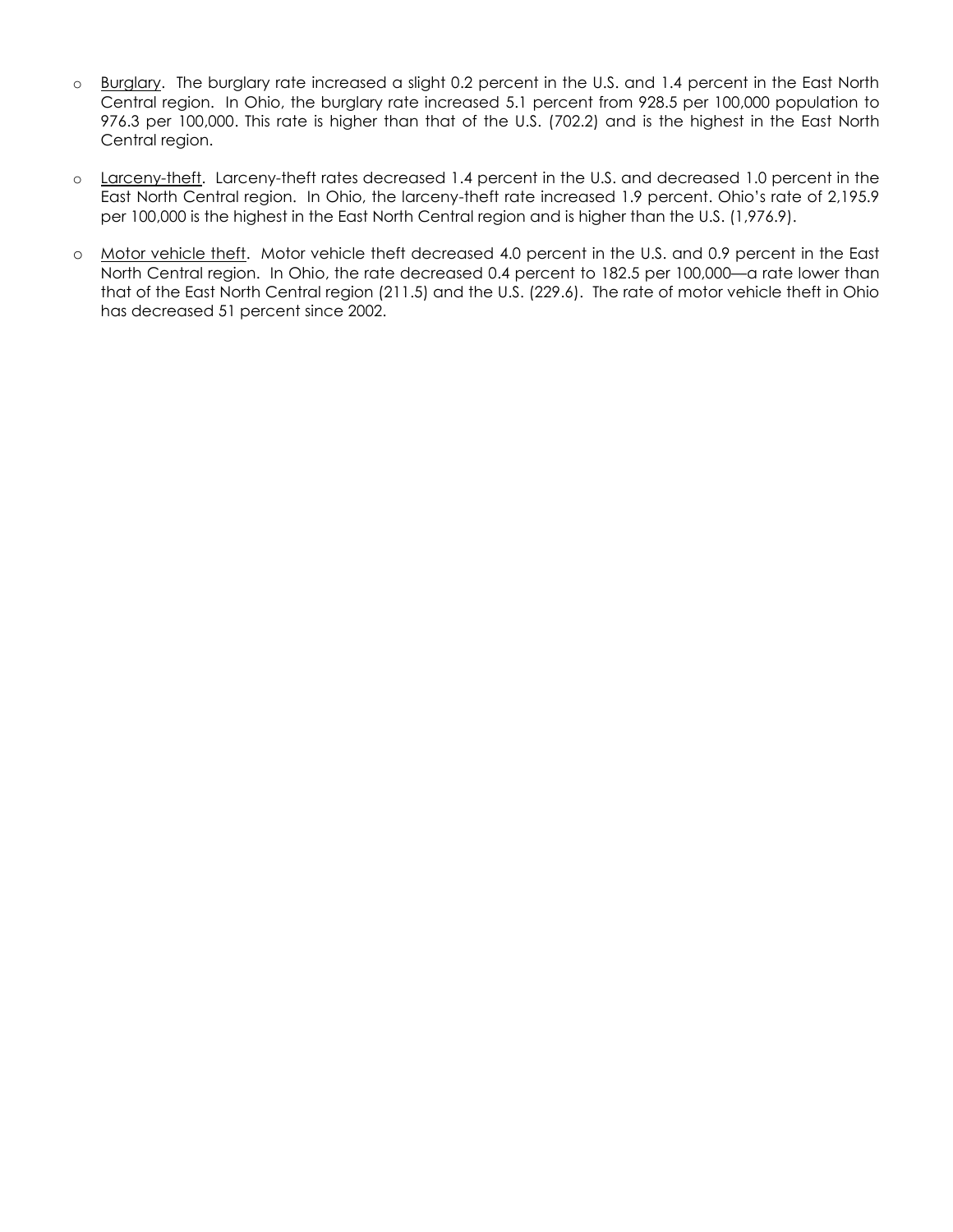| Change in Violent Crime Rate from 2010 to 2011         |                                                                                                                                                                                                                                                                                         |                                                                                                                                                                                                                                                  |  |
|--------------------------------------------------------|-----------------------------------------------------------------------------------------------------------------------------------------------------------------------------------------------------------------------------------------------------------------------------------------|--------------------------------------------------------------------------------------------------------------------------------------------------------------------------------------------------------------------------------------------------|--|
|                                                        | Ohio                                                                                                                                                                                                                                                                                    | <b>National/Regional</b>                                                                                                                                                                                                                         |  |
| <b>Violent Crime</b><br>Ohio: Decrease of<br>2.3%      | Akron: Increase of 10.3%<br>Canton: Increase of 32.5%<br><b>Cincinnati:</b> Decrease of 4.9%<br><b>Cleveland:</b> Increase of 5.4%<br>Columbus: Decrease of 6.6%<br>Dayton: Decrease of 3.4%<br><b>Toledo:</b> Increase of 10.4%<br>Youngstown: Decrease of 5.0%                        | National: Decrease of 4.5%.<br>East North Central: Decrease of<br>4.3%. All states in this region<br>reported decreases in violent<br>crime, with the exception of<br>Indiana, which reported a 2.6%<br>increase.                                |  |
| <b>Murder</b><br>Ohio: Increase of<br>7.0%             | <b>Akron:</b> Increase of 26.7%<br>Canton: Increase of 540.1%<br><b>Cincinnati:</b> Increase of 0.3%<br>Cleveland: Decrease of 2.0%<br><b>Columbus:</b> Decrease of 9.2%<br>Dayton: Increase of 4.4%<br>Toledo: Increase of 43.2%<br>Youngstown: Decrease of 27.6%                      | <b>National:</b> Decrease of 1.5%.<br>East North Central: Increase of<br>4.8%. All states except Wisconsin<br>reported an increase ranging<br>from 2.2% to 15.9%. Wisconsin<br>reported a 12.6% decrease.                                        |  |
| <b>Forcible Rape</b><br>Ohio: Decrease of<br>2.7%      | <b>Akron:</b> Increase of 7.2%<br><b>Canton:</b> Increase of 12.6%<br><b>Cincinnati:</b> Decrease of 12.2%<br><b>Cleveland:</b> Increase of 11.4%<br><b>Columbus:</b> Decrease of 2.0%<br>Dayton: Increase of 14.6%<br><b>Toledo:</b> Decrease of 2.7%<br>Youngstown: Increase of 10.3% | <b>National:</b> Decrease of 3.2%.<br>East North Central: Increase of<br>0.7%. Illinois reported an<br>increase of 20.7%, which<br>accounted for the overall<br>increase in the region. All other<br>states in the region reported<br>decreases. |  |
| <b>Robbery</b><br>Ohio: Decrease of<br>2.7%            | Akron: Increase of 23.2%<br><b>Canton:</b> Increase of 44.2%<br>Cincinnati: Decrease of 6.3%<br>Cleveland: Increase of 6.4%<br><b>Columbus:</b> Decrease of 5.2%<br>Dayton: Decrease of 12.3%<br>Toledo: Increase of 15.3%<br>Youngstown: Decrease of 7.1                               | National: Decrease of 4.7%.<br>East North Central: Decrease of<br>2.4%. All states except Indiana<br>reported decreases, with the<br>greatest decrease in Michigan<br>$(-9.8\%)$ .                                                               |  |
| <b>Aggravated Assault</b><br>Ohio: Decrease of<br>2.2% | <b>Akron:</b> Increase of 1.7%<br><b>Canton:</b> Increase of 18.8%<br><b>Cincinnati:</b> Decrease of 1.4%<br><b>Cleveland:</b> Increase of 2.8%<br><b>Columbus: Decrease of 11.7%</b><br>Dayton: Increase of 4.9%<br>Toledo: Increase of 7.6%<br>Youngstown: Decrease of 3.5%           | <b>National:</b> Decrease of 4.6%.<br>East North Central: Decrease of<br>6.4%. All states except Indiana<br>reported decreases in<br>aggravated assault, with the<br>greatest decrease seen in<br>Michigan (-10.1%).                             |  |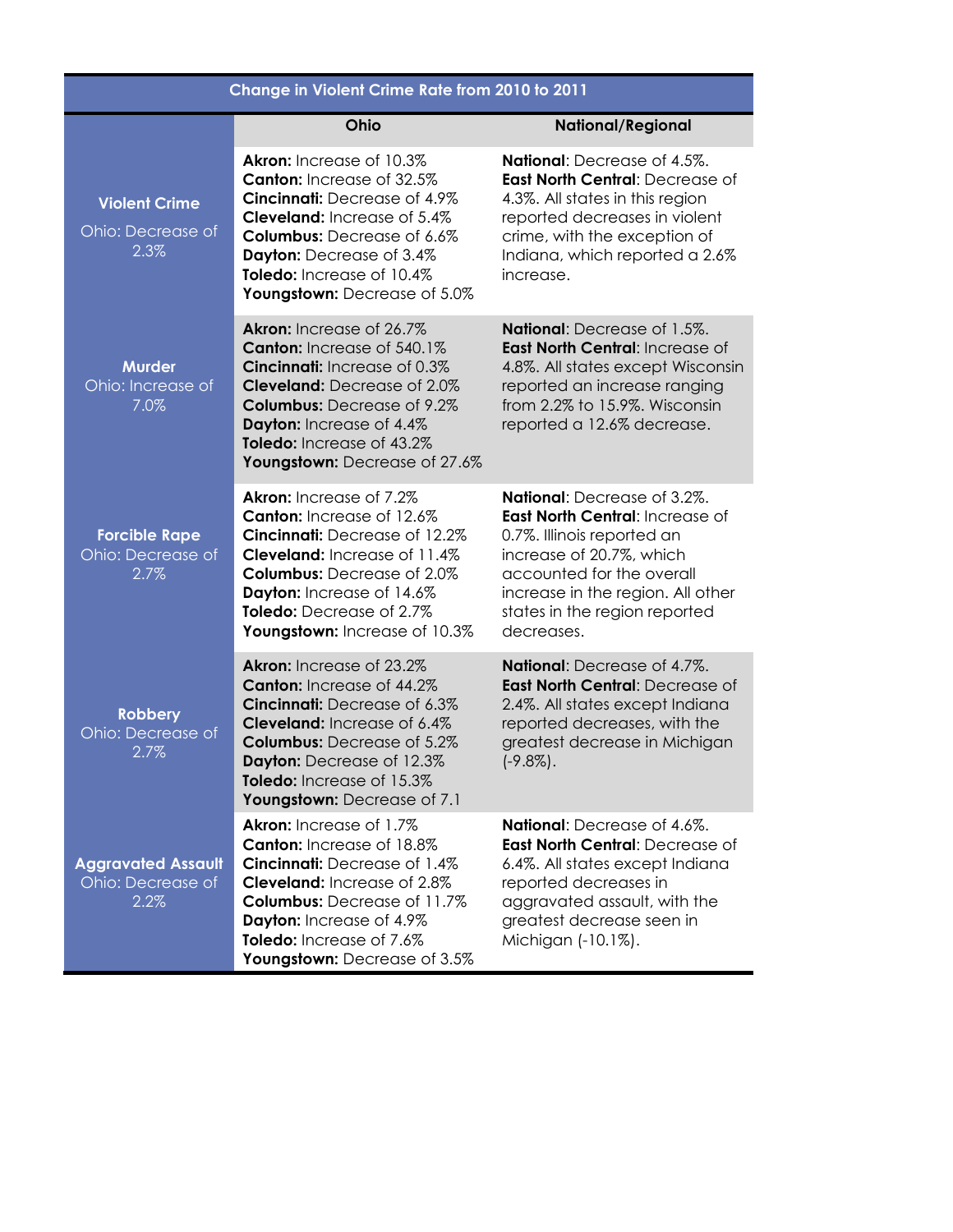| Change in Property Crime Rate from 2010 to 2011         |                                                                                                                                                                                                                                                                            |                                                                                                                                                                                                                                                           |  |
|---------------------------------------------------------|----------------------------------------------------------------------------------------------------------------------------------------------------------------------------------------------------------------------------------------------------------------------------|-----------------------------------------------------------------------------------------------------------------------------------------------------------------------------------------------------------------------------------------------------------|--|
|                                                         | Ohio                                                                                                                                                                                                                                                                       | <b>National/Regional</b>                                                                                                                                                                                                                                  |  |
| <b>Property Crime</b><br>Ohio: Increase of<br>2.7%      | <b>Akron:</b> Increase of 3.4%<br><b>Canton:</b> Increase of 23.7%<br>Cincinnati: Increase of 11.6%<br>Cleveland: Increase of 15.9%<br>Columbus: Decrease of 4.1%<br>Dayton: Increase of 0.7%<br>Toledo: *<br>Youngstown: Decrease of 4.9%                                 | National: Decrease of 1.3%.<br>East North Central: Decrease of<br>0.4%. Ohio and Indiana<br>reported increases in property<br>crime, while Illinois, Michigan,<br>and Wisconsin reported<br>decreases.                                                    |  |
| <b>Burglary</b><br>Ohio: Increase of<br>5.1%            | Akron: Increase of 3.8%<br><b>Canton:</b> Increase of 29.9%<br><b>Cincinnati:</b> Increase of 15.0%<br>Cleveland: Increase of 16.6%<br><b>Columbus: Decrease of 2.3%</b><br>Dayton: Decrease of 0.7%<br>Toledo: Increase of 26.1%<br>Youngstown: Increase of 3.2%          | National: Increase of 0.2%.<br>East North Central: Increase of<br>1.4%. Three states reported<br>increases in burglary ranging<br>from 0.1% to 5.1%, while two<br>states reported decreases.                                                              |  |
| <b>Larceny-Theft</b><br>Ohio: Increase of<br>1.9%       | <b>Akron:</b> Increase of 2.1%<br><b>Canton:</b> Increase of 22.5%<br><b>Cincinnati:</b> Increase of 12.8%<br>Cleveland: Increase of 12.0%<br><b>Columbus: Decrease of 3.5%</b><br>Dayton: Increase of 1.5%<br>Toledo: *<br>Youngstown: Decrease of 5.9%                   | National: Decrease of 1.4%.<br>East North Central: Decrease of<br>1.0%. Ohio and Indiana<br>reported increases in larceny-<br>theft, while the remaining states<br>reported decreases ranging<br>from 1.5% to 5.2%.                                       |  |
| <b>Motor Vehicle Theft</b><br>Ohio: Decrease of<br>0.4% | <b>Akron:</b> Increase of 11.1%<br><b>Canton:</b> Decrease of 0.9%<br>Cincinnati: Decrease of 11.6%<br><b>Cleveland:</b> Increase of 25.4%<br><b>Columbus: Decrease of 14.5%</b><br>Dayton: Increase of 1.5%<br>Toledo: Increase of 34.4%<br>Youngstown: Decrease of 33.5% | National: Decrease of 4.0%.<br>East North Central: Decrease of<br>0.9%. Indiana reported an<br>increase of 9.3% and Michigan<br>reported a decrease of 7.0%.<br>The remaining states reported<br>changes of less than one<br>percent in either direction. |  |
| <b>Arson</b><br>Ohio: not available                     | <b>Akron:</b> Decrease of 7.5%<br><b>Canton:</b> Decrease of 42.0%<br>Cincinnati: Increase of 84.4%<br><b>Cleveland:</b> Decrease of 9.5%<br><b>Columbus:</b> Decrease of 100.0%<br>Dayton: Decrease of 21.1%<br>Toledo: Increase of 13.6%<br>Youngstown: Increase of 4.3% | Arson data are not available for<br>a regional or national<br>comparison.                                                                                                                                                                                 |  |